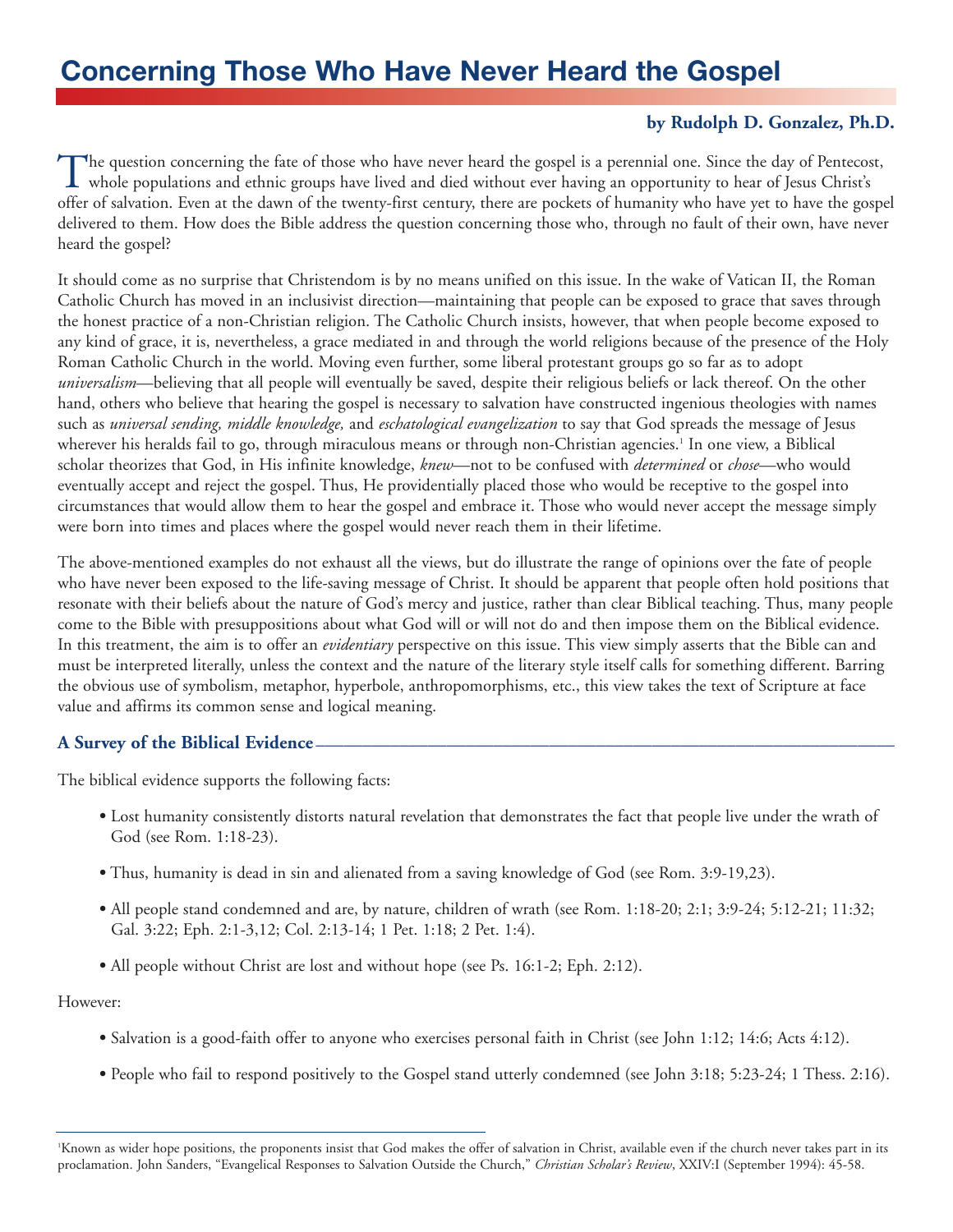If one takes the points above as honest Biblical statements regarding the condition of humanity and God's offer of salvation through His Son, they lead to a profound pessimism about the fate of those who have never heard the gospel. About "those who have not heard of the historic Christ," John Newport laments:

Clearly, such people cannot be expected to have placed their faith in a story they have not heard. However, as Paul asserts in Romans 1, even people who have never heard the gospel have a revelation of the cosmic Christ in their conscience and nature. Paul sadly states that, for the most part, they have not accepted even this amount of light and followed it. Therefore they, too, have rejected Christ.<sup>2</sup>

Newport's point is that all people by virtue of living in God's creation have, in effect, been exposed to the aspect of Christ that is exhibited in the realm of natural revelation. Whether such an exposure amounts to contact with the gospel he does not say, but his assessment is unmistakable: a rejection of the evidence for the cosmic Christ in nature is tantamount to the rejection of the gospel for the person who has been exposed to it. Similarly, Carl F. H. Henry notes,

The world philosophies and non-biblical religions are indeed a response to general revelation, but a response forged by humankind in revolt rather than in obedience. A distorted view of God that consequently lies at the heart of these schemas has reductive and distorted results involving every affirmation about the nature of reality and the human condition.3

Of direct relevance to this issue is Paul's statement about the condemnation of Jews and Gentiles alike in Romans 2. The thrust of his argument is that all people will stand condemned before the judgment seat of God (see Rom. 2:3-10). Paul lays down the firm principle of God's impartiality and goes on to state unequivocally,

For there is no partiality with God. For all who have sinned without the Law will also perish without the Law, and all who have sinned under the Law will be judged by the Law; for it is not the hearers of the Law who are just before God, but the doers of the Law will be justified. For when Gentiles who do not have the Law do instinctively the things of the Law, these, not having the Law, are a law to themselves, in that they show the work of the Law written in their hearts, their conscience bearing witness and their thoughts alternately accusing or else defending them, on the day when, according to my gospel, God will judge the secrets of men through Christ Jesus (Rom. 2:11-16, NASB).

The overwhelming sense of this passage is sobering. Apart from any access to the gospel, people are born into this world with a conviction of God's high moral standards, otherwise understood to be the law written in their hearts. This conviction is sufficient to condemn them on the Day of Judgment.<sup>4</sup> It is important to understand that because people have an instinctive awareness of God's demand for righteousness as proscribed in the law, never having heard the gospel will not be an excuse for their unrighteousness. According to Paul, to know the law intuitively is to potentially understand how impossible it is for humanity to fulfill every aspect of it. In an interesting twist, God's impartiality is mentioned. This is not meant to point to His universal offer of grace, but to remind the reader that God is completely just in condemning those who have rejected Him. The question this passage answers is: Will anyone be saved on the Day of Judgment by the instinctive work of the law written in their heart? As earlier noted by the apostle, he is very pessimistic that any witness that arises from the person is sufficient to allay the wrath of God and escape condemnation (see Rom. 6:12-13; Gal. 3:8-14).

In light of the evidence, we must conclude that people who never have an opportunity to hear the gospel stand condemned. As unpalatable as this is, we must let the clear teaching of Scripture outweigh any personal impulse to distort the facts out of

<sup>2</sup> John Newport, *Life's Ultimate Questions*, (Grand Rapids: Baker, 1989), 312.

<sup>&</sup>lt;sup>3</sup>Carl F. H. Henry, "Is It Fair?" *Through No Fault of Their Own? The Fate of Those Who Have Never Heard*, William V. Crockett and James G. Sigountos, eds., 252.

<sup>4</sup> Paul's statement, "For when Gentiles who do not have the Law do instinctively the things of the Law, these, not having the Law, are a law to themselves, in that they show the work of the Law written in their hearts, their conscience bearing witness and their thoughts alternately accusing or else defending them" (Rom. 2:14-15, NASB), should be taken as the temporal application of the law when intuitively understood. Thus, Paul is saying that, judged by their own earthly standards, the fact that Gentiles both live up to and fail to live up to this law shows they have a witness of God's holy standards. In the end, however, their vain attempts at fashioning righteousness according to their standards will serve to condemn them just as surely as if they had heard the gospel of Christ and rejected it outright.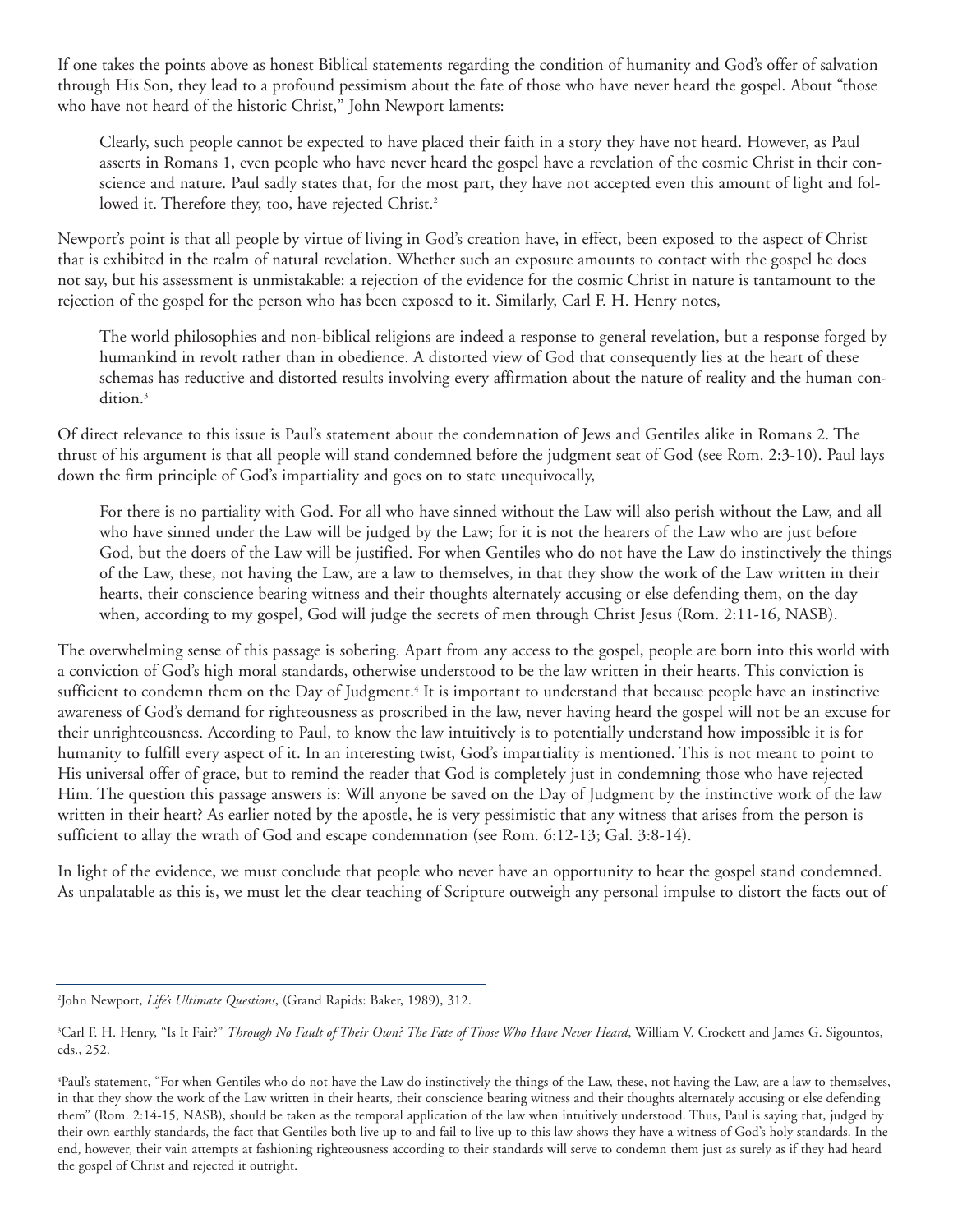misplaced compassion. With all soberness, there is in the Bible what some have insightfully called "a consistent pattern of 'fewness' in redemption and 'wideness' in judgment."5 In 2 Peter 3:9 (NASB), Peter declares, "The Lord is not slow about His promise, as some count slowness, but is patient toward you, not wishing for any to perish but for all to come to repentance" (see also Ezek. 18:32; 33:11). This passage is both hopeful and tragically ominous, for in spite of God's declared concern not all will come to repentance (see Eph. 5:5-6; 2 Thess. 1:6-10; 2 Pet. 2:9) and many will perish (see Matt. 7:13; 13:41-50).

Thus, for the sake of the perishing, we must let the full impact of humanity's lostness grip the mind and heart of the church. Uncomfortable as it must have been, the first century church must have understood this very well.6 Christianity was born into a world as religiously diverse as ours is today. Yet it was against the backdrop of the religious pluralism that Jesus Christ was lifted as the sole Savior of humanity. Christianity was nothing more than an offspring of Judaism, barely notable in the Roman Empire, and yet Christians consistently elevated Christ as the only Savior of the world without compromise.

Thus, it follows that the Bible places such emphasis on the need to physically hear the gospel. Paul certainly believed as much when, speaking of the lost, he penned the following sentiment: "How then will they call on Him in whom they have not believed? How will they believe in Him whom they have not heard? And how will they hear without a preacher" (Rom. 10:14, NASB)?

Note that the apostle offers rhetorical questions that suggest a three-fold impossibility—all based, ultimately, on the availability of a preacher of the gospel. Paul, in essence, says that without a gospel preacher: the lost do not hear the gospel; thus, they cannot believe; thus, they cannot call on the Lord. The verse is heavy with implications: humanity stands lost, but it is unable even to call out in desperation until the lost soul is moved to repentance through the faithful proclamation of the gospel by God's preachers (see also Acts 8:30-39).<sup>7</sup>

In light of this critical reality, Scripture reveals at least four motivations to share the gospel:

- 1. The love of God should compel us to proclaim the gospel (see Luke 10:27; 2 Cor. 5:14; Gal. 5:14).
- 2. Our love for sinners whose eternal destiny hangs in the balance should compel us to proclaim the gospel (see Luke 10:27).
- 3. Obedience to the Great Commission should compel us to evangelize the world (see Matt. 28:18-20; Mark 16:15-16; Luke 24:46-49; Acts 1:8).
- 4. The prospect of being held accountable for failing to deliver the message should compel us to proclaim the gospel (see Ezek. 33:1-9; Acts 10:42; Rom. 10:11-15; 1 Cor. 9:16-17).

# **Conclusion\_\_\_\_\_\_\_\_\_\_\_\_\_\_\_\_\_\_\_\_\_\_\_\_\_\_\_\_\_\_\_\_\_\_\_\_\_\_\_\_\_\_\_\_\_\_\_\_\_\_\_\_\_\_\_\_\_\_\_\_\_\_\_\_\_\_\_\_\_\_\_\_\_\_\_\_\_\_\_\_**

In this brief study no attempt has been made to answer all the questions related to all people who never hear the gospel. For example, what about the many children who are aborted, stillborn, and miscarried? And then there is the question about children who live, yet never reach that nebulous age of accountability, not to mention the wrenching question about those who, because of diminished mental capacity, are unable ever to understand the gospel. This brief study in no way attempts to speak

<sup>5</sup> R. Douglas Geivett and W. Gray Phillips, "A Particularist View: An Evidentialist Approach," *Four Views on Salvation in a Pluralistic World*, D. L. Okholm and T. R. Phillips, eds., (Grand Rapids: Zondervan, 1995), 238. The exclusivist (Particularist) position is well articulated in this article.

<sup>6</sup> Note Paul's deep concern for Israel (see Rom. 9:3-4) and Gentiles alike (see 2 Cor. 5:18-21; 6:11-18).

<sup>7</sup> 1 Timothy 2:4 is often cited as an example of God's purpose to offer salvation universally. However, it must be observed that Paul makes this statement in the midst of a call to prayer for the peaceful continuation of civil order. In its context (see 1 Tim. 2:1-7), the verse actually is quite clear—a tranquil world will allow believers to fulfill God's desire to extend salvation to all through the literal proclamation of the gospel. Thus, this verse is in harmony with Romans 10:11-15.